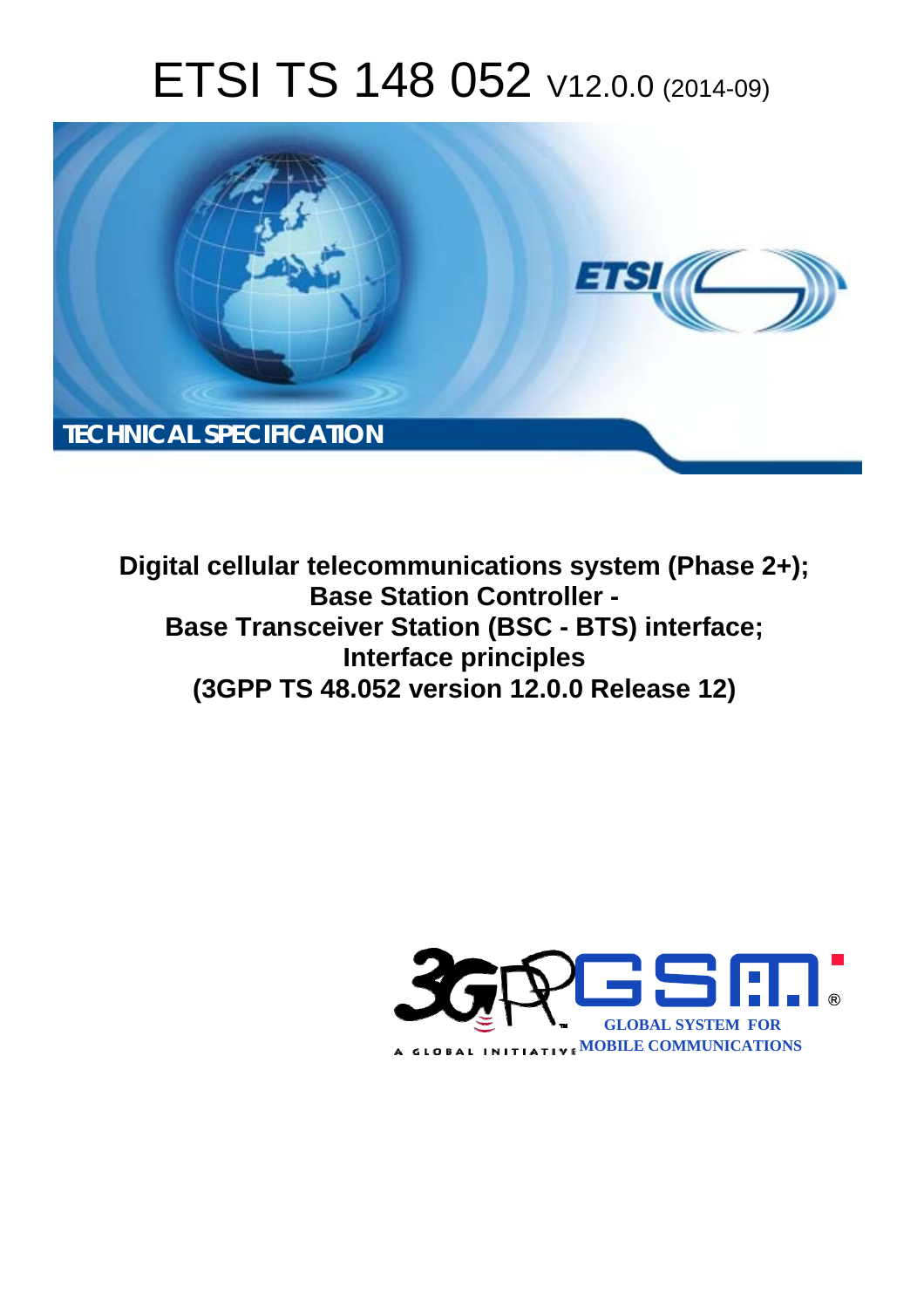Reference RTS/TSGG-0248052vc00

> Keywords **GSM**

#### *ETSI*

#### 650 Route des Lucioles F-06921 Sophia Antipolis Cedex - FRANCE

Tel.: +33 4 92 94 42 00 Fax: +33 4 93 65 47 16

Siret N° 348 623 562 00017 - NAF 742 C Association à but non lucratif enregistrée à la Sous-Préfecture de Grasse (06) N° 7803/88

#### *Important notice*

The present document can be downloaded from: [http://www.etsi.org](http://www.etsi.org/)

The present document may be made available in electronic versions and/or in print. The content of any electronic and/or print versions of the present document shall not be modified without the prior written authorization of ETSI. In case of any existing or perceived difference in contents between such versions and/or in print, the only prevailing document is the print of the Portable Document Format (PDF) version kept on a specific network drive within ETSI Secretariat.

Users of the present document should be aware that the document may be subject to revision or change of status. Information on the current status of this and other ETSI documents is available at <http://portal.etsi.org/tb/status/status.asp>

If you find errors in the present document, please send your comment to one of the following services: [http://portal.etsi.org/chaircor/ETSI\\_support.asp](http://portal.etsi.org/chaircor/ETSI_support.asp)

#### *Copyright Notification*

No part may be reproduced or utilized in any form or by any means, electronic or mechanical, including photocopying and microfilm except as authorized by written permission of ETSI.

The content of the PDF version shall not be modified without the written authorization of ETSI. The copyright and the foregoing restriction extend to reproduction in all media.

> © European Telecommunications Standards Institute 2014. All rights reserved.

**DECT**TM, **PLUGTESTS**TM, **UMTS**TM and the ETSI logo are Trade Marks of ETSI registered for the benefit of its Members. **3GPP**TM and **LTE**™ are Trade Marks of ETSI registered for the benefit of its Members and of the 3GPP Organizational Partners.

**GSM**® and the GSM logo are Trade Marks registered and owned by the GSM Association.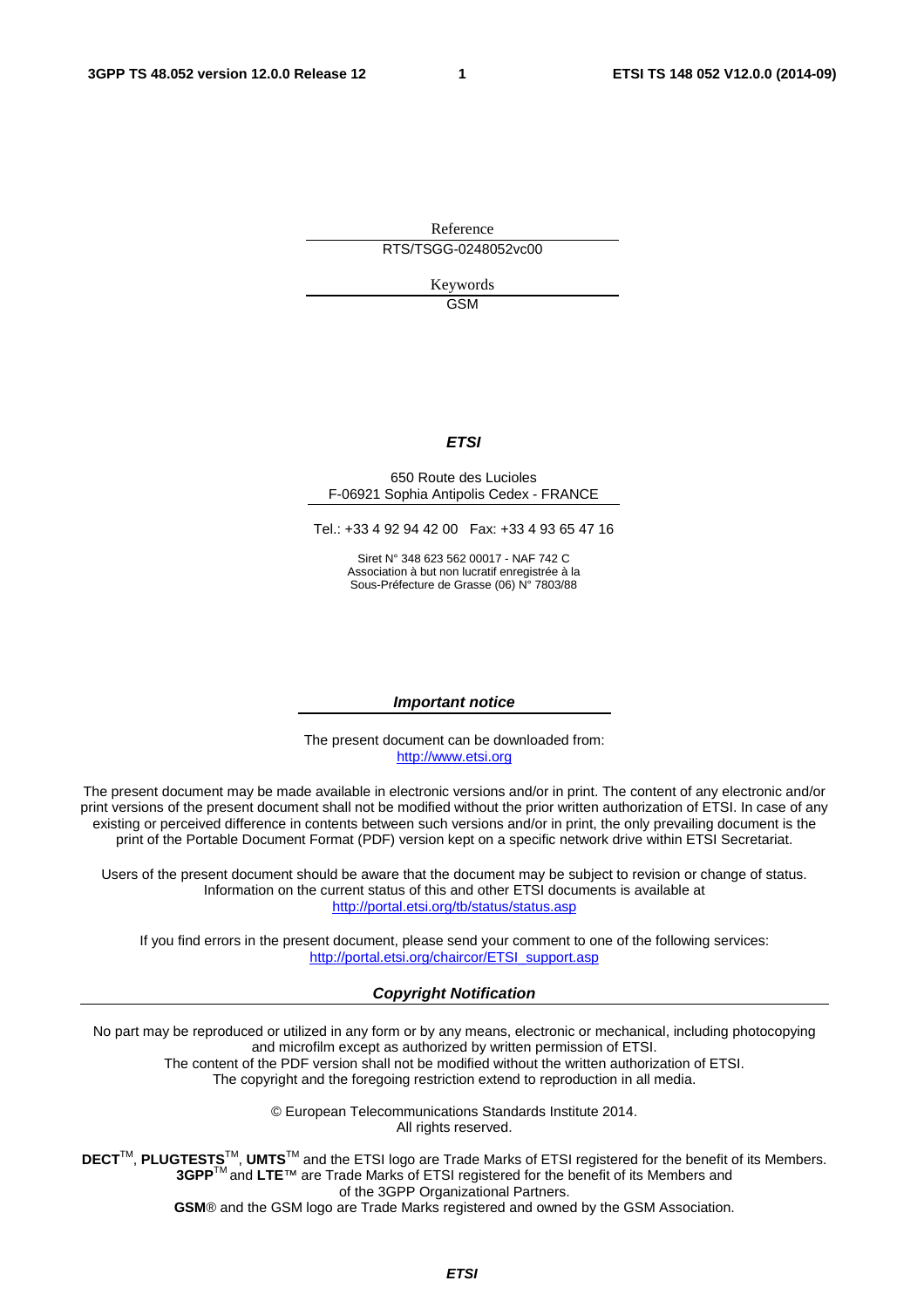### Intellectual Property Rights

IPRs essential or potentially essential to the present document may have been declared to ETSI. The information pertaining to these essential IPRs, if any, is publicly available for **ETSI members and non-members**, and can be found in ETSI SR 000 314: *"Intellectual Property Rights (IPRs); Essential, or potentially Essential, IPRs notified to ETSI in respect of ETSI standards"*, which is available from the ETSI Secretariat. Latest updates are available on the ETSI Web server [\(http://ipr.etsi.org\)](http://webapp.etsi.org/IPR/home.asp).

Pursuant to the ETSI IPR Policy, no investigation, including IPR searches, has been carried out by ETSI. No guarantee can be given as to the existence of other IPRs not referenced in ETSI SR 000 314 (or the updates on the ETSI Web server) which are, or may be, or may become, essential to the present document.

### Foreword

This Technical Specification (TS) has been produced by ETSI 3rd Generation Partnership Project (3GPP).

The present document may refer to technical specifications or reports using their 3GPP identities, UMTS identities or GSM identities. These should be interpreted as being references to the corresponding ETSI deliverables.

The cross reference between GSM, UMTS, 3GPP and ETSI identities can be found under [http://webapp.etsi.org/key/queryform.asp.](http://webapp.etsi.org/key/queryform.asp)

### Modal verbs terminology

In the present document "**shall**", "**shall not**", "**should**", "**should not**", "**may**", "**may not**", "**need**", "**need not**", "**will**", "**will not**", "**can**" and "**cannot**" are to be interpreted as described in clause 3.2 of the [ETSI Drafting Rules](http://portal.etsi.org/Help/editHelp!/Howtostart/ETSIDraftingRules.aspx) (Verbal forms for the expression of provisions).

"**must**" and "**must not**" are **NOT** allowed in ETSI deliverables except when used in direct citation.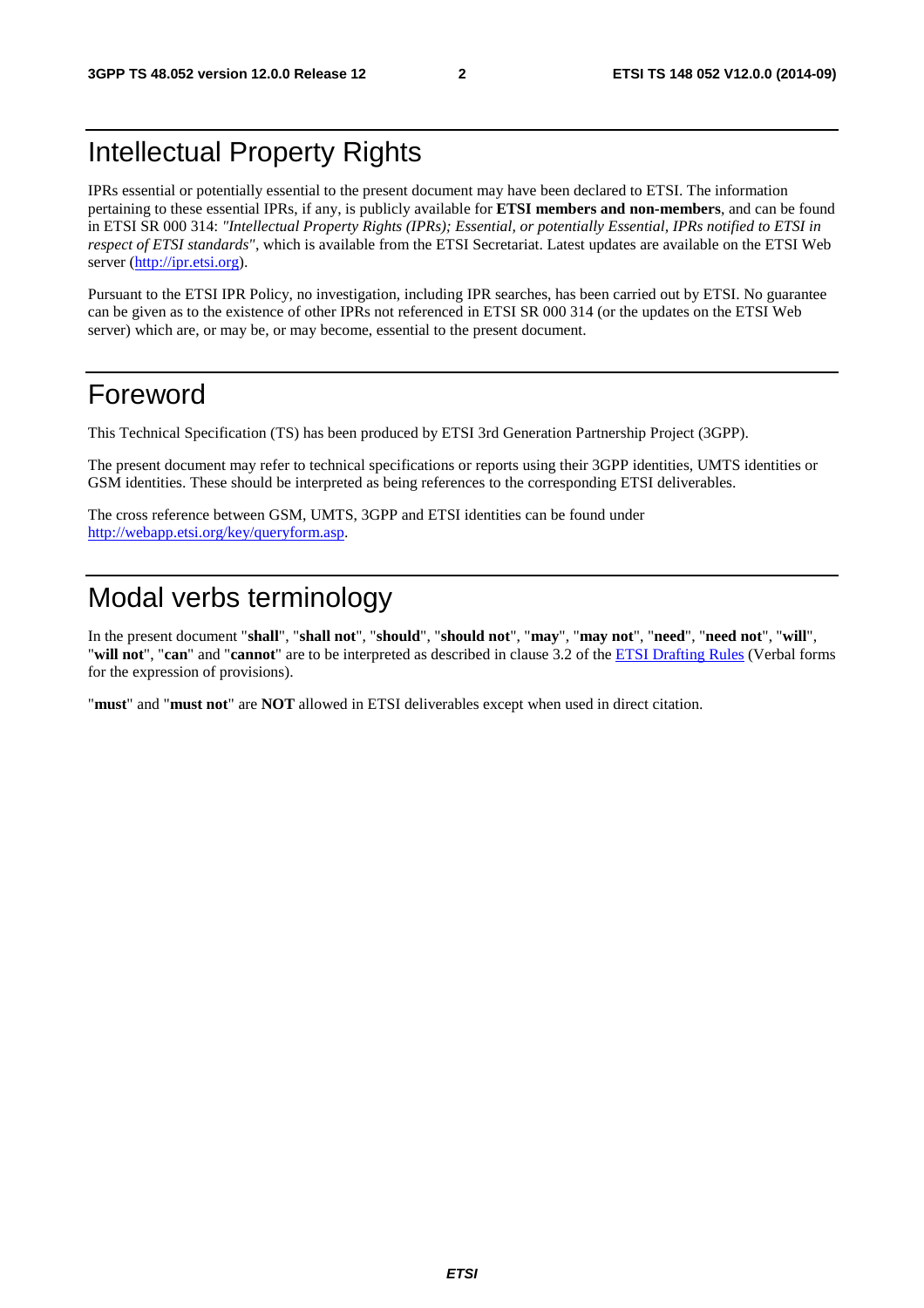$\mathbf{3}$ 

### Contents

| 1                                                                                                                                                                                                     |  |  |  |  |  |
|-------------------------------------------------------------------------------------------------------------------------------------------------------------------------------------------------------|--|--|--|--|--|
| 2                                                                                                                                                                                                     |  |  |  |  |  |
| 3<br>3.1<br>3.2                                                                                                                                                                                       |  |  |  |  |  |
| $\overline{4}$                                                                                                                                                                                        |  |  |  |  |  |
| 5<br>5.1<br>5.2<br>5.3<br>5.3.1<br>5.3.2<br>5.3.2.1<br>5.3.2.2<br>5.3.2.3<br>5.3.2.4<br>5.3.3<br>5.3.4<br>5.3.5<br>5.3.6<br>5.3.7<br>5.3.8<br>5.3.9<br>5.3.10<br>5.3.11<br>5.3.12<br>5.3.13<br>5.3.14 |  |  |  |  |  |
| 6<br>6.1<br>6.2                                                                                                                                                                                       |  |  |  |  |  |
| $\overline{7}$<br>7.1<br>7.2<br>7.3                                                                                                                                                                   |  |  |  |  |  |
| <b>Annex A (informative):</b>                                                                                                                                                                         |  |  |  |  |  |
|                                                                                                                                                                                                       |  |  |  |  |  |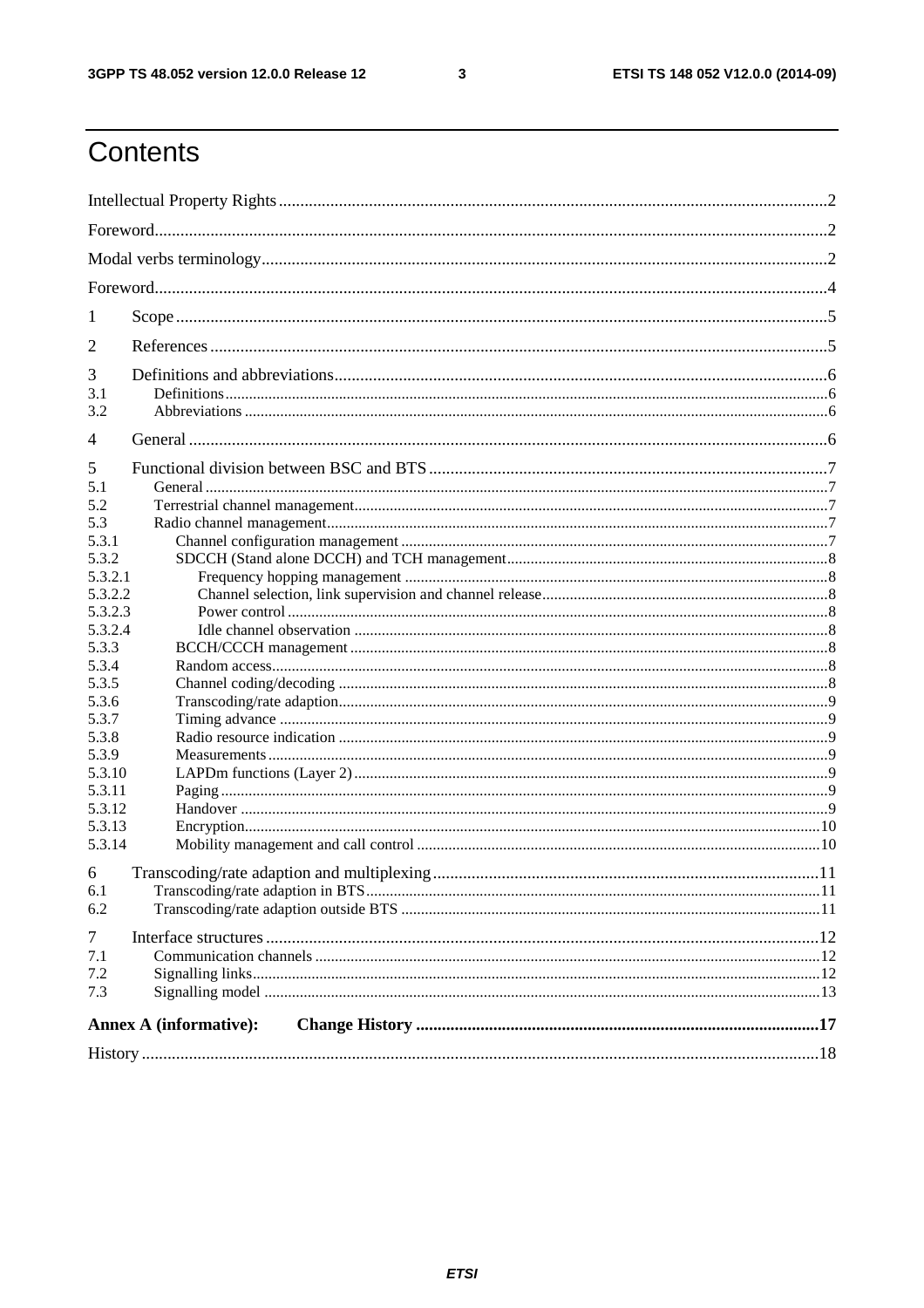### Foreword

This Technical Specification has been produced by the 3<sup>rd</sup> Generation Partnership Project (3GPP).

The contents of the present document are subject to continuing work within the TSG and may change following formal TSG approval. Should the TSG modify the contents of the present document, it will be re-released by the TSG with an identifying change of release date and an increase in version number as follows:

Version x.y.z

where:

- x the first digit:
	- 1 presented to TSG for information;
	- 2 presented to TSG for approval;
	- 3 or greater indicates TSG approved document under change control.
- y the second digit is incremented for all changes of substance, i.e. technical enhancements, corrections, updates, etc.
- z the third digit is incremented when editorial only changes have been incorporated in the document.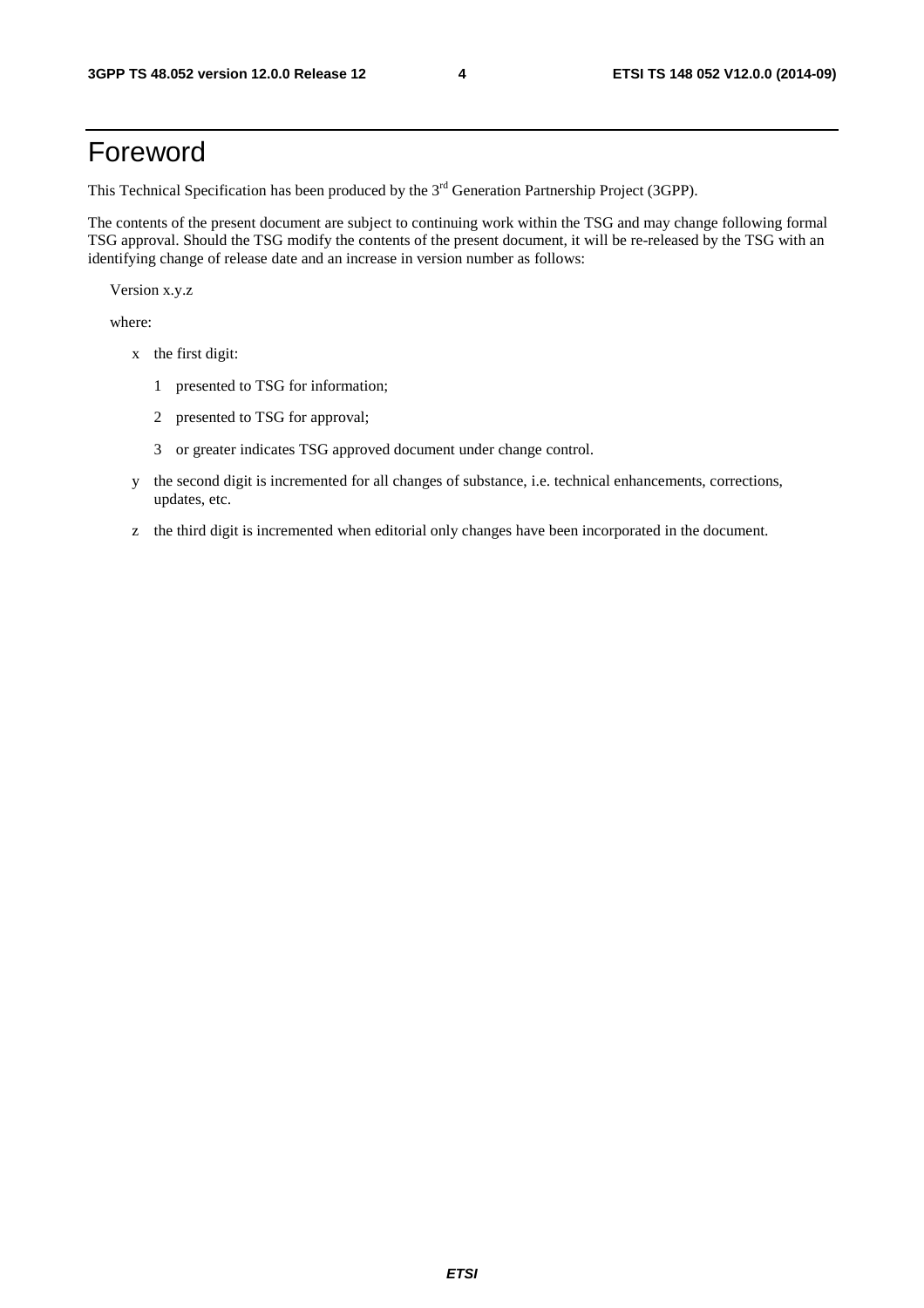### 1 Scope

The use and general aspects of the A-bis interface are given in 3GPP TS 48.051.

The present document gives the principle basis for the rest of the specifications specifying the interface between the Base Station Controller, BSC, and the Base Transceiver Station, BTS, with its transceivers, TRX. These components together form the Base Station System, BSS. (The interface between MSC and the BSS is specified in 3GPP TS 48.001 and 3GPP TS 48.020).

The intention with this interface is to get a unified way of connecting remotely located BTSs/TRXs to a BSC allowing for the interconnection of BSCs and BTSs/TRXs from different manufacturers.

In order to keep the BTS as simple as possible, BTS contains only those functions which have to recide close to the radio interface.

### 2 References

The following documents contain provisions which, through reference in this text, constitute provisions of the present document.

- References are either specific (identified by date of publication, edition number, version number, etc.) or non-specific.
- For a specific reference, subsequent revisions do not apply.

interface; General aspects".

- For a non-specific reference, the latest version applies. In the case of a reference to a 3GPP document (including a GSM document), a non-specific reference implicitly refers to the latest version of that document *in the same Release as the present document*.
- [1] 3GPP TR 21.905: "Vocabulary for 3GPP Specifications". [2] 3GPP TS 48.001: "Base Station System - Mobile services Switching Centre (BSS - MSC)
- [3] 3GPP TS 48.002: "Base Station System Mobile-services Switching Centre (BSS MSC) interface Interface principles".
- [4] Void.
- [5] 3GPP TS 48.006: "Signalling transport mechanism specification for the Base Station System Mobile-services Switching Centre (BSS-MSC) interface".
- [6] Void.
- [7] 3GPP TS 48.020: "Rate adaption on the Base Station System Mobile-services Switching Centre (BSS-MSC) interface".
- [8] 3GPP TS 48.051: "Base Station Controller Base Transceiver Station (BSC-BTS) interface; General aspects".
- [9] 3GPP TS 48.058: "Base Station Controller Base Transceiver Station (BSC-BTS) interface; Layer 3 specification".
- [10] 3GPP TS 48.060: "Inband control of remote transcoders and rate adaptors for full rate traffic channels".
- [11] 3GPP TS 48.061: "Inband control of remote transcoders and rate adaptors for half rate traffic channels".
- [12] **Void.**
- [13] 3GPP TS 23.002: "Network Architecture".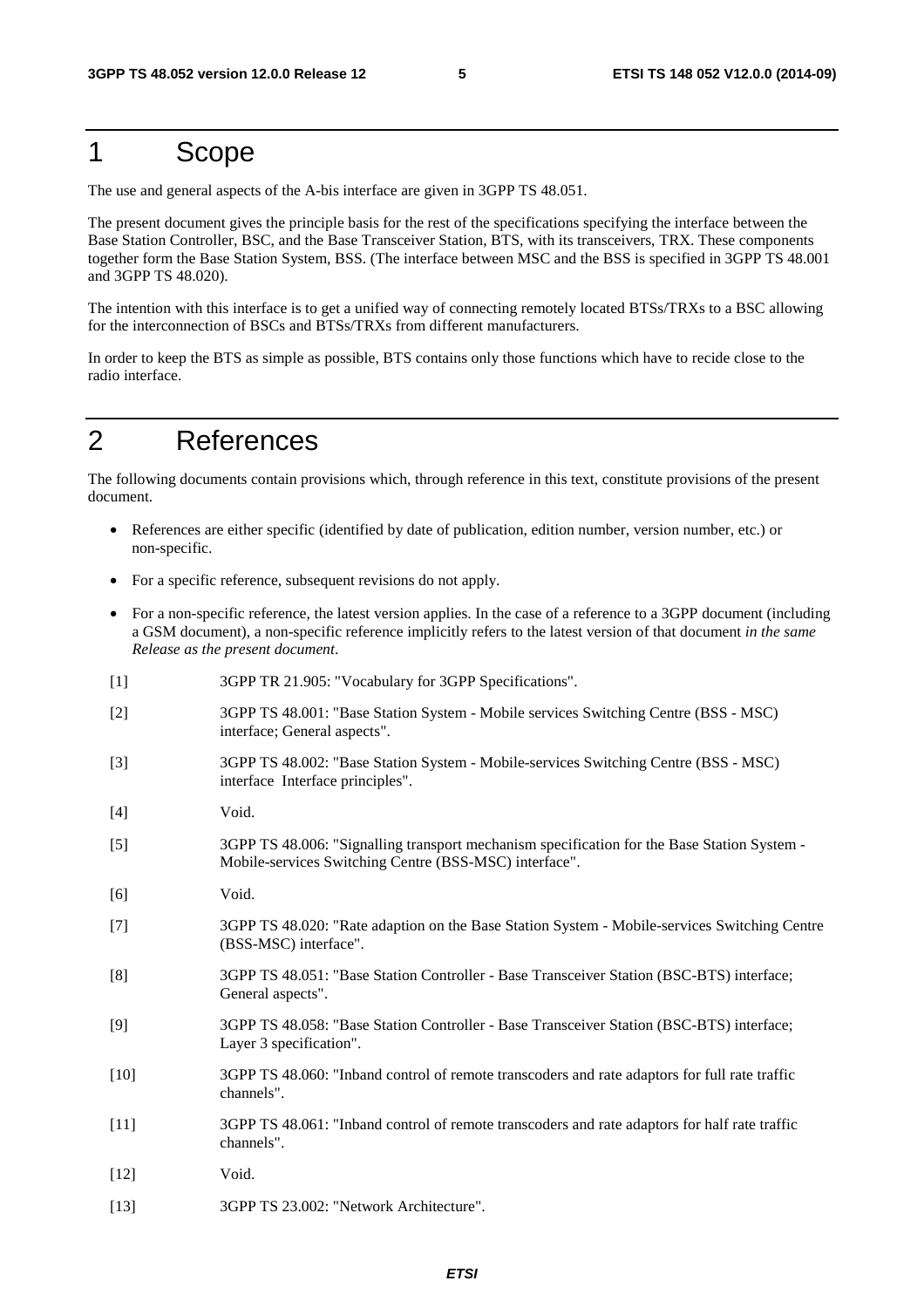### 3 Definitions and abbreviations

### 3.1 Definitions

For the purposes of the present document, the following terms and definitions apply:

**Base Station System (BSS):** system of base station equipment (transceivers, controllers, etc..) which is viewed by the MSC through a single interface as defined by the 3GPP TS 48.0xx series of recommendations, as being the entity responsible for communicating with Mobile Stations in a certain area. The radio equipment of a BSS may cover one or more cells. A BSS may consist of one or more base stations. If an internal interface according to the 3GPP TS 48.05x series at recommendations is implemented, then the BSS shall consist of one Base Station Controller (BSC) and several Base Transceiver Stations (BTSs).

NOTE: The functionality is described in 3GPP TS 48.001.

**Base Station Controller (BSC):** network component in the PLMN with the functions for control of one or more Base Transceiver Stations (BTSs).

**Base Transceiver Station (BTS):** network component which serves one cell, and is controlled by a Base Station Controller. The BTS can consist of one or more TRXs with or without common control equipment.

**Cell:** See 3GPP TS 23.002.

**Transceiver (TRX):** in the GSM PLMN is the functional entity which supports the 8 basic radio channels of the same TDMA-frame.

**Base Control Function (BCF):** functional entity which handles common control functions within a BTS, e.g. frequency hopping sequences etc.

At a multi BTS site, one of the BCFs can also be choosen to perform functions common to the site (e.g. external alarms, power supply, time base).

#### 3.2 Abbreviations

For the purposes of the present document, the abbreviations given in 3GPP TR 21.905 apply.

### 4 General

3GPP TS 48.001 and 3GPP TS 48.020 specify the functional split and interface between MSC and the Base Station System, BSS, the A- interface.

The BSS can be further subdivided into one BSC controlling one or more BTSs, each consisting of one or more TRXs. The interface treated by the present document is the interface between a BSC and a BTS. It is denoted the A-bisinterface.

The A-bis-interface is capable of supporting three different internal BTS configurations:

- one single TRX;
- a collection of TRXs where all are served by a common physical connection;
- a collection of TRXs, each served by its own physical connection.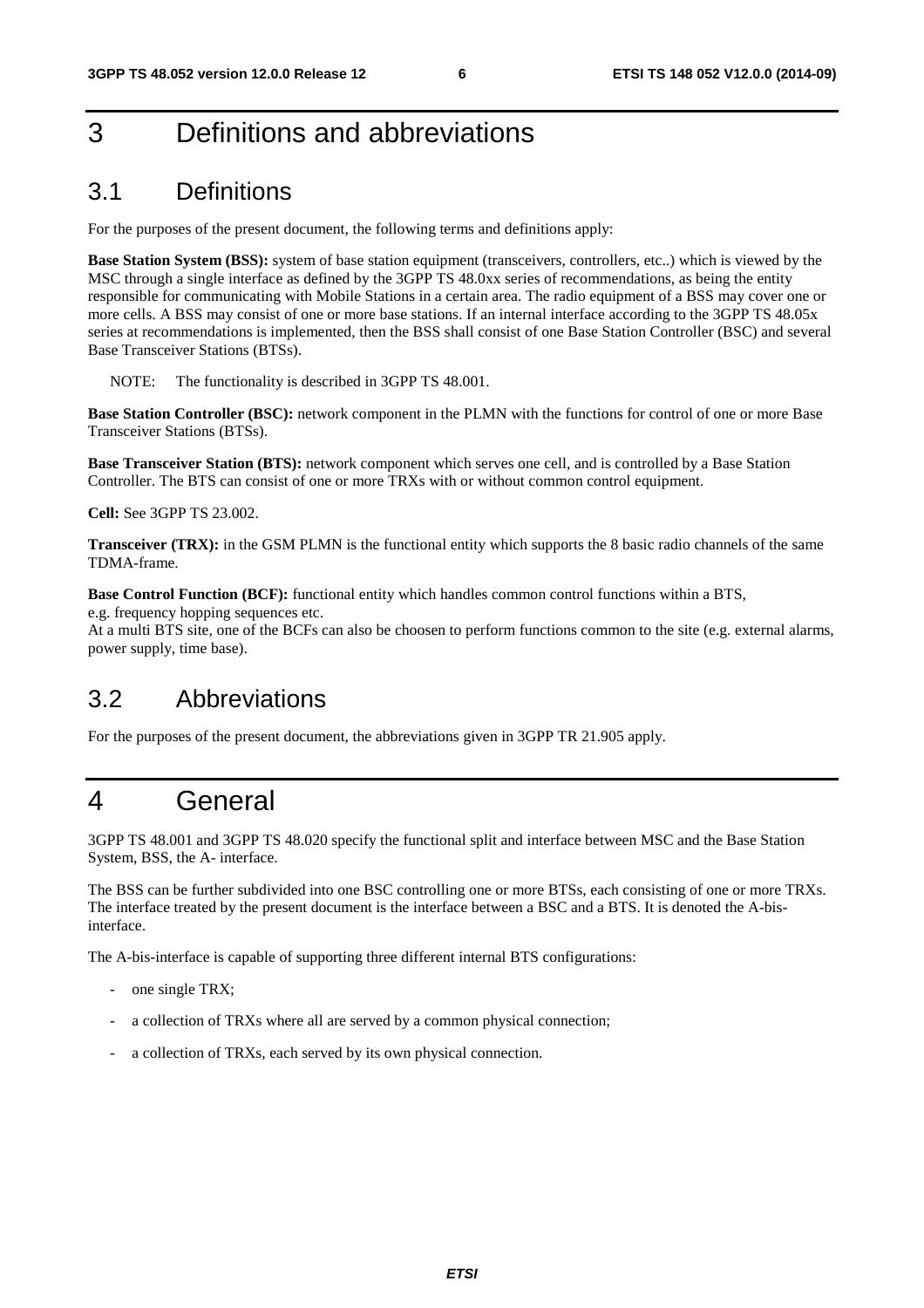Figure 4.1 shows some possible configurations.



**Figure 4.1: BSS Subdivision and Interfaces** 

The present document is based on the use of digital transmission system interfaces, either at 2 048 kbit/s or at 64 kbit/s. Furthermore, the use of a subrate of 16 kbit/s and/or 8 kbit/s is supported for coded speech or rate adapted data.

This interface will support the transcoder positioned either inside or outside BTS. In the latter case, remote control (synchronisation) of the transcoder is used.

### 5 Functional division between BSC and BTS

#### 5.1 General

In Technical Specification 3GPP TS 48.001 the functional division between MSC and BSS is described. This clause describes the further subdivision of functions between BSC and BTS/TRX required for the A-bis interface. A summary can be found in table 5.1. Some general requirements on the functionality of the A-bis interface are also specified.

#### 5.2 Terrestrial channel management

There is a unique mapping from traffic channels on the radio path to the terrestrial traffic channels. BSC makes the choice of radio channel and thereby also of the terrestrial channel for a call.

### 5.3 Radio channel management

#### 5.3.1 Channel configuration management

The channel configuration is controlled between the BSC and OMC. Current configuration is downloaded from OMC to BSC which then controls the use of the radio channels (TDMA time slots for BCCH/CCCH, TCHs, SDCCHs etc).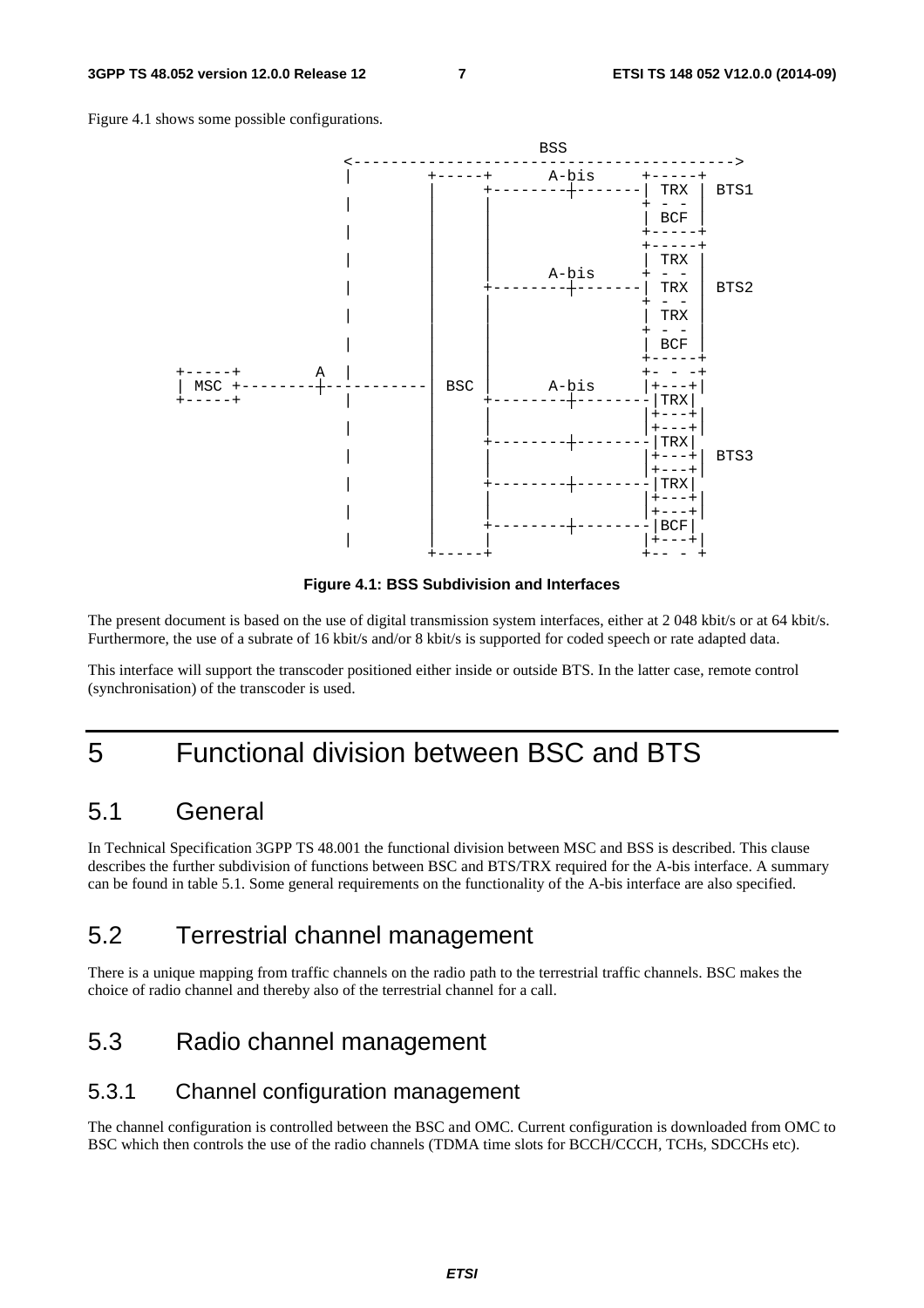#### 5.3.2 SDCCH (Stand alone DCCH) and TCH management

#### 5.3.2.1 Frequency hopping management

The hopping sequences for each BTS (cell) is downloaded from OMC to BSC. It is then the responsibility of BSC to download this information to each BTS and also to send the corresponding BCCH information to be transmitted in the BCCH time slots.

#### 5.3.2.2 Channel selection, link supervision and channel release

These functions are controlled by BSC. For channel selection BSC has to have information on blocked radio channels and also on interference level on idle channels.

In the assignment messages to MS (Immediate Assign, Assign Command and Handover Command), a Starting Time parameter is included. This starting time is based on the frame number on the (new) BTS. Before sending the assign message to MS, BSC has to be informed on the current frame number in BTS.

When assigning a channel, BSC shall inform BTS on relevant parameters, e.g. channel type, channel coding, rate adaption, starting time.

#### 5.3.2.3 Power control

The ordered MS power level is sent in the 16 bit L1-header of SACCH- blocks on the downlink and the actual power level used by MS is reported in the corresponding L1-header on the uplink. This header is inserted (downlink) and extracted (uplink) by BTS/TRX.

The determination of required power level in MS is based on uplink radio measurements made by BTS/TRX and reported to BSC. The basic control of this power is performed by BSC and the dynamic regulation is performed by BSC or optionally by BTS. If BTS supports dynamic MS power regulation, BSC can indicate whether BTS is to regulate the MS power and if so, also the parameters required by BTS.

The required TRX transmission power level on a channel is based on reported measurements performed by MS. The dynamic control of this power is optional. If supported, the basic control is performed by BSC and the dynamic regulation is performed by BSC or optionally by BTS. If BTS supports dynamic TRX transmission power regulation, BSC can indicate whether BTS is to regulate the transmission power and if so, also the parameters required by BTS.

#### 5.3.2.4 Idle channel observation

Idle channels are monitored by BTS.

#### 5.3.3 BCCH/CCCH management

TRX knows the timing of BCCH/CCCH slots (not known by BSC). The actual timing of BCCH/CCCH blocks therefore has to be made by BTS/TRX, including the scheduling of Paging Request messages on paging sub-channels.

BCCH information is downloaded to BTS.

#### 5.3.4 Random access

Detection of a random access attempt has to be made by TRX which then sends a message to BSC containing the required timing advance, the frame number of the access attempt and the 8 bit Channel Request message sent by MS in the access burst. This information is then included by BSC in the following Immediate Assign message sent to MS.

#### 5.3.5 Channel coding/decoding

The error protection coding and decoding is made by BTS/TRX.

Different coding and interleaving schemes are used for speech and data calls. This information has to be signalled from BSC to BTS on a per call basis.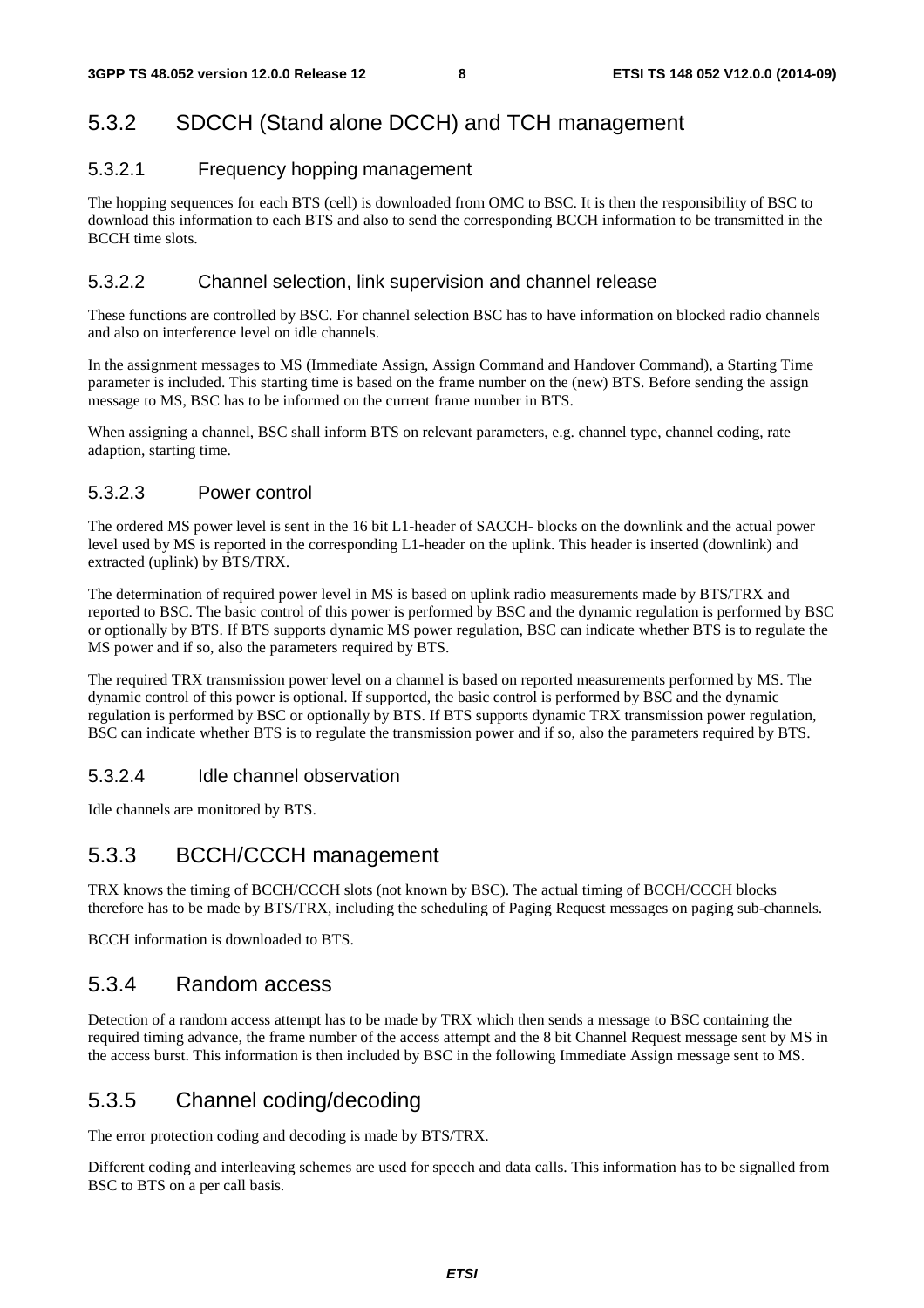### 5.3.6 Transcoding/rate adaption

The A-bis interface has to allow for the transcoder/rate adaptor being positioned either inside or outside BTS.

#### 5.3.7 Timing advance

Timing advance has to be determined by TRX.

When MS is on a dedicated channel (SDCCH, TCH), the required timing advance (TA) is sent to MS and the actual timing advance is reported by MS in the 16 bit L1-header of the SACCH blocks.

At handover access, TA is determined by TRX and reported to MS in the PHYsical INFOrmation message sent by BTS/TRX.

At random access, TA is determined by TRX but in those cases, TA has to be reported to BSC for inclusion in the IMMediate ASSIGN message sent to MS by BSC.

#### 5.3.8 Radio resource indication

BTS reports on status (interference level, blocking etc.) of idle channels to BSC on a regular basis.

#### 5.3.9 Measurements

MS measures the downlink received level and quality from the serving cell and the received level from surrounding cells. The results from these measurements are reported by MS in Measurement Report messages on SACCH.

Uplink received level and quality are measured by BTS/TRX. The parameters for the uplink measurements are equivalent to the parameters used by MS for the corresponding downlink measurements (averaging period and dynamic range).

The support of forwarding this basic raw measurement data over the A-bis interface is mandatory. Additionally, BTS and BSC may optionally support some pre-processing in BTS of this data.

#### 5.3.10 LAPDm functions (Layer 2)

Layer 2 on the radio interface (LAPDm) is terminated at BTS/TRX. Between BTS and BSC, LAPD is used.

#### 5.3.11 Paging

Paging is initiated by MSC via BSC.

BSC determines the paging group to be used based on IMSI of the MS to be paged. The paging group value is sent to BTS together with the TMSI or IMSI.

Based on the paging group information, BTS/TRX will build the relevant PAGING REQUEST message and execute the transmission of the message in the correct paging sub-channel.

#### 5.3.12 Handover

No handover recognition or decision is made by BTS.

However, BTS/TRX has to detect the handover access made by a handed over MS. BTS/TRX also checks the Handover Reference value sent by MS in the handover access burst against the Handover Reference value received from BSC in the channel activation command. In case of an asynchronous handover, BTS/TRX then builds the PHYsical INFOrmation message (including the Timing Advance value) and sends it to MS. The handover access is also reported to BSC.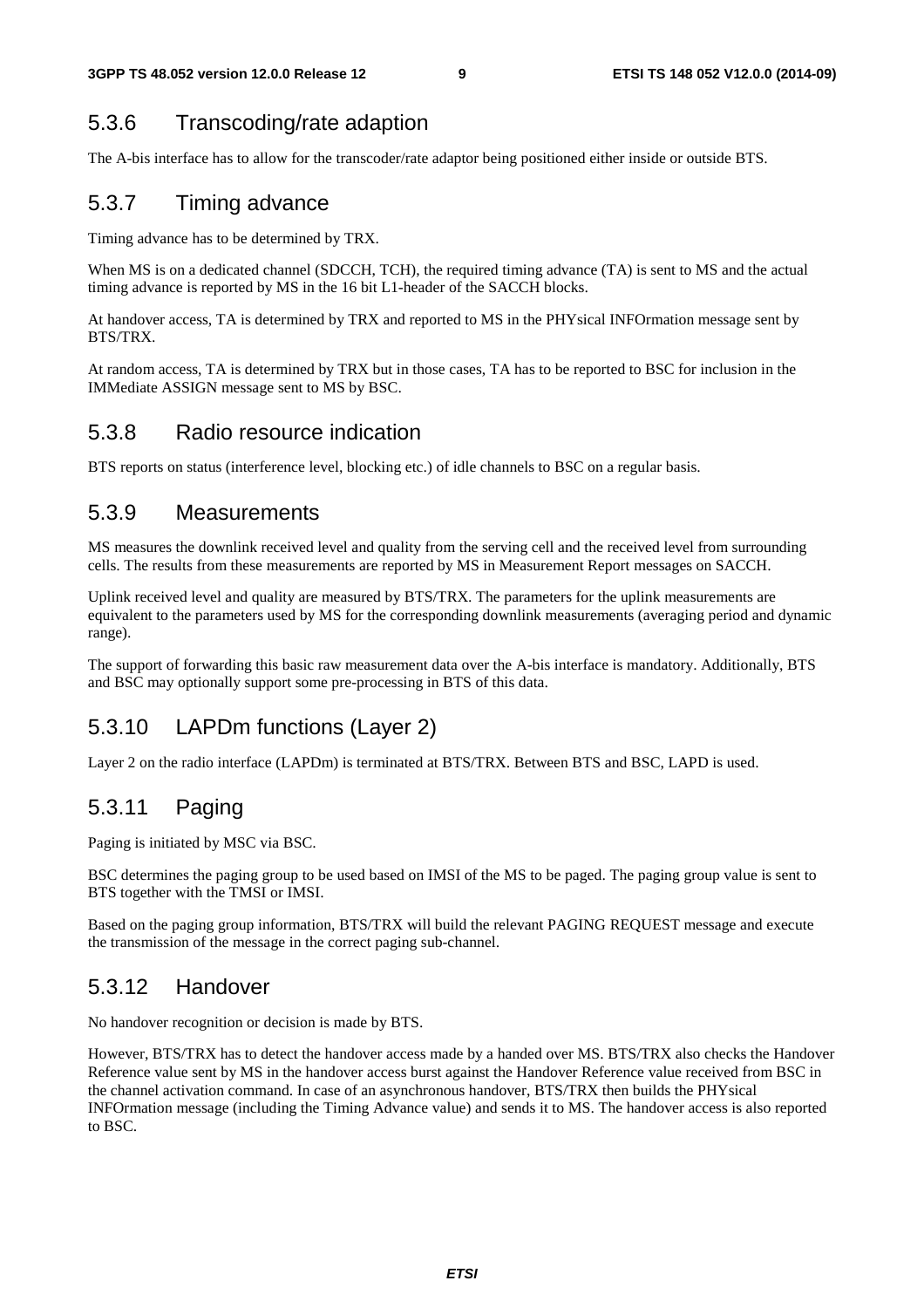### 5.3.13 Encryption

Encryption and decryption is made of the complete outgoing bit stream (except for preambles/synch words). This therefore has to be made by TRX. The encryption key has to be downloaded to BTS/TRX before encryption starts. Special control messages are therefore required between BSC and BTS/TRX.

#### 5.3.14 Mobility management and call control

All mobility management and call control functions recide in MSC.

| <b>FUNCTION</b>                               | Location   |                |  |
|-----------------------------------------------|------------|----------------|--|
|                                               | <b>BTS</b> | <b>BSC/MSC</b> |  |
| TERRESTRIAL CHANNEL MANAGEMENT                |            |                |  |
| MSC-BSC channels                              |            |                |  |
| Channel allocation                            |            | х              |  |
| <b>Blocking indication</b>                    |            | x              |  |
|                                               |            |                |  |
| <b>BSC-BTS</b> channels                       |            |                |  |
| Channel allocation                            |            | х              |  |
| <b>Blocking indication</b>                    | x          |                |  |
|                                               |            |                |  |
| RADIO CHANNEL MANAGEMENT                      |            |                |  |
| Channel configuration management              |            | x              |  |
|                                               |            |                |  |
| <b>Frequency Hopping</b>                      |            |                |  |
| Management                                    |            | x              |  |
| Execution                                     | x          |                |  |
|                                               |            |                |  |
| <b>TCH</b> management                         |            |                |  |
| Channel allocation (choice)                   |            | х              |  |
| Link supervision                              |            | x              |  |
| Channel release                               |            | x              |  |
| Idle channel observation                      | х          |                |  |
| Power control determination<br>(note 3)       | x          | x              |  |
|                                               |            |                |  |
| SDCCH management (Stand alone DCCH)           |            |                |  |
| SDCCH allocation                              |            | х              |  |
| Link supervision                              |            | x              |  |
| Channel release                               |            | x              |  |
| Power control determination<br>(note 3)       | x          | x              |  |
|                                               |            |                |  |
| <b>BCCH/CCCH</b> management                   |            |                |  |
| Scheduling of messages                        |            |                |  |
| Management                                    |            | x              |  |
| Execution                                     | х          |                |  |
|                                               |            |                |  |
| Random access                                 |            |                |  |
| Access detection                              | x          |                |  |
| Immediate assign (access grant)               |            | x              |  |
|                                               |            |                |  |
| Channel coding/decoding                       | X          |                |  |
|                                               |            |                |  |
| Transcoding/rate adaption<br>(note 1)         | x          |                |  |
|                                               |            |                |  |
| Measurements                                  |            |                |  |
| Uplink measuring<br>(note 2)                  | x          |                |  |
| Processing of reports from MS/TRX<br>(note 4) | x          | x              |  |
| <b>Traffic measurements</b>                   |            | x              |  |
|                                               |            |                |  |
| Timing advance                                |            |                |  |
| Calculation                                   | x          |                |  |
| Signalling to MS at random access             |            | x              |  |

#### **Table 5.1: Summary of functional division between BTS and BSC/MSC**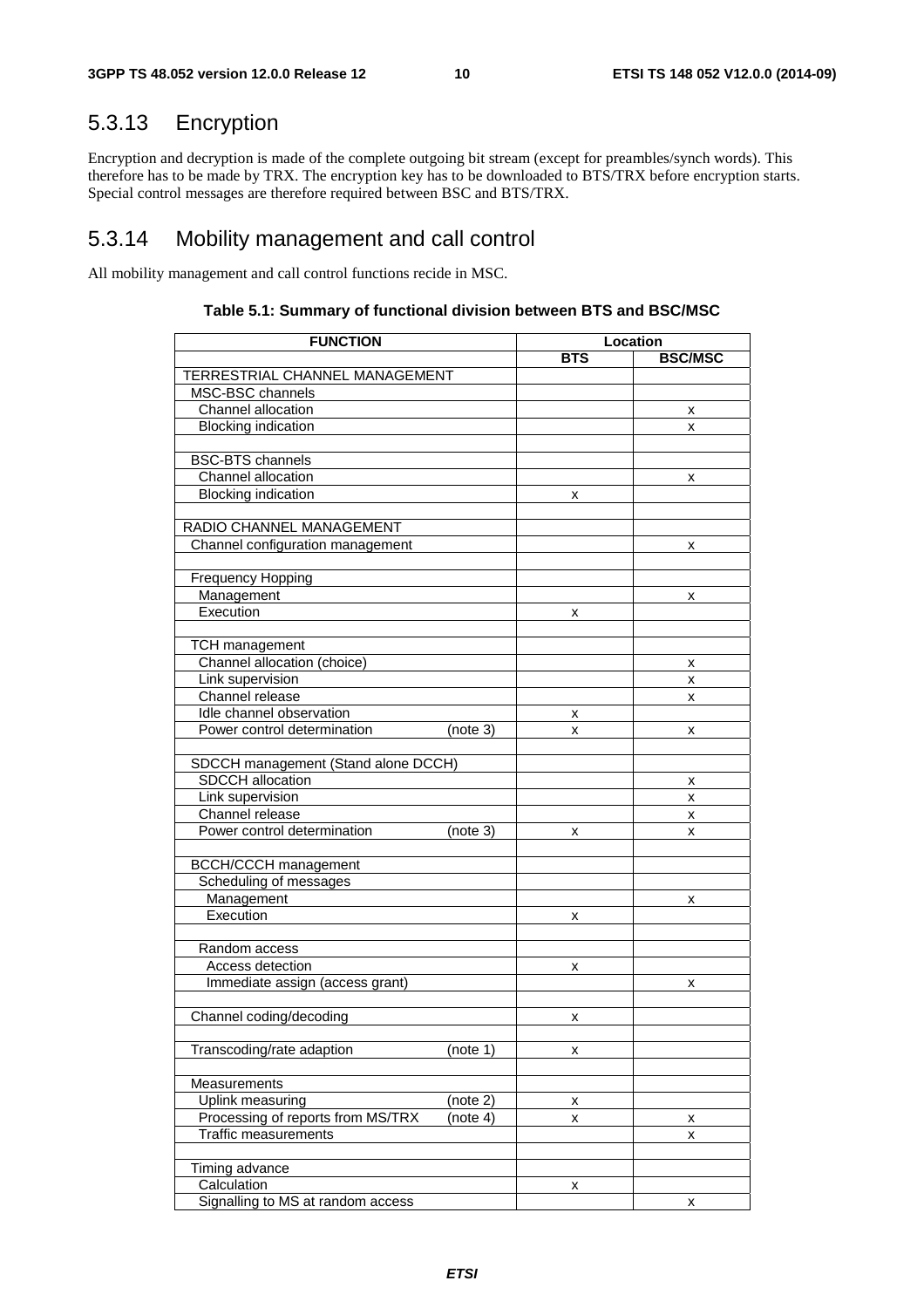| <b>FUNCTION</b>                                                                          | Location   |                |  |
|------------------------------------------------------------------------------------------|------------|----------------|--|
|                                                                                          | <b>BTS</b> | <b>BSC/MSC</b> |  |
| Signalling to MS at handover                                                             | x          |                |  |
| Signalling to MS during call                                                             | x          |                |  |
|                                                                                          |            |                |  |
| Radio resource indication                                                                |            |                |  |
| Report status of idle channels                                                           | x          |                |  |
|                                                                                          |            |                |  |
| LAPDm functions (Layer 2)                                                                | x          |                |  |
|                                                                                          |            |                |  |
| Encryption                                                                               |            |                |  |
| Management                                                                               |            | x              |  |
| Execution (Key from BSC)                                                                 | x          |                |  |
|                                                                                          |            |                |  |
| Paging                                                                                   |            |                |  |
| Initiation                                                                               |            | x              |  |
| DRX paging                                                                               |            |                |  |
| Management                                                                               |            | x              |  |
| Execution                                                                                | x          |                |  |
|                                                                                          |            |                |  |
| Handover                                                                                 |            |                |  |
| BSC internal, one cell                                                                   |            | x              |  |
| BSC internal, between cells                                                              |            | x              |  |
| <b>BSC</b> external                                                                      |            |                |  |
| recognition, radio reason                                                                |            | x              |  |
| recognition, traffic reason                                                              |            | X              |  |
| decision                                                                                 |            | x              |  |
| execution                                                                                |            | x              |  |
| Handover access detection                                                                | x          |                |  |
|                                                                                          |            |                |  |
| <b>MOBILITY MANAGEMENT</b>                                                               |            |                |  |
| Authentication                                                                           |            | x              |  |
| Location updating                                                                        |            | x              |  |
|                                                                                          |            |                |  |
| <b>CALL CONTROL</b>                                                                      |            | x              |  |
| NOTE 1:<br>Although the transcoder is always controlled by the BTS, it can optionally be |            |                |  |
| located outside the BTS (e.g. at the BSC or at the MSC site). In that case,              |            |                |  |
| remote control is performed by BTS using inchannel signalling.                           |            |                |  |
| Including averaging comparable to what is done in the MS.<br>NOTE 2:                     |            |                |  |
| NOTE 3: The support of power level determination in BTS is optional.                     |            |                |  |
| NOTE 4:<br>The support of forwarding all raw measurement data from MS/TRX over the A-    |            |                |  |
| bis interface and the processing of it in BSC is mandatory. The BTS/BSC may              |            |                |  |
| additionally support also some pre- processing in BTS of this raw data.                  |            |                |  |

### 6 Transcoding/rate adaption and multiplexing

The interface supports two options: transcoding/rate adaption performed in BTS or outside BTS.

### 6.1 Transcoding/rate adaption in BTS

The transcoding of speech to normal 64 kbit/s A-law is performed within BTS.

Data may be rate adapted or submultiplexed to 64 kbit/s circuits.

### 6.2 Transcoding/rate adaption outside BTS

In this case the transcoder/rate adaptor is considered as part of the BSC.

The channel coding/decoding is performed by BTS/TRX. The choice of coding/interleaving has to be signalled from BSC to BTS.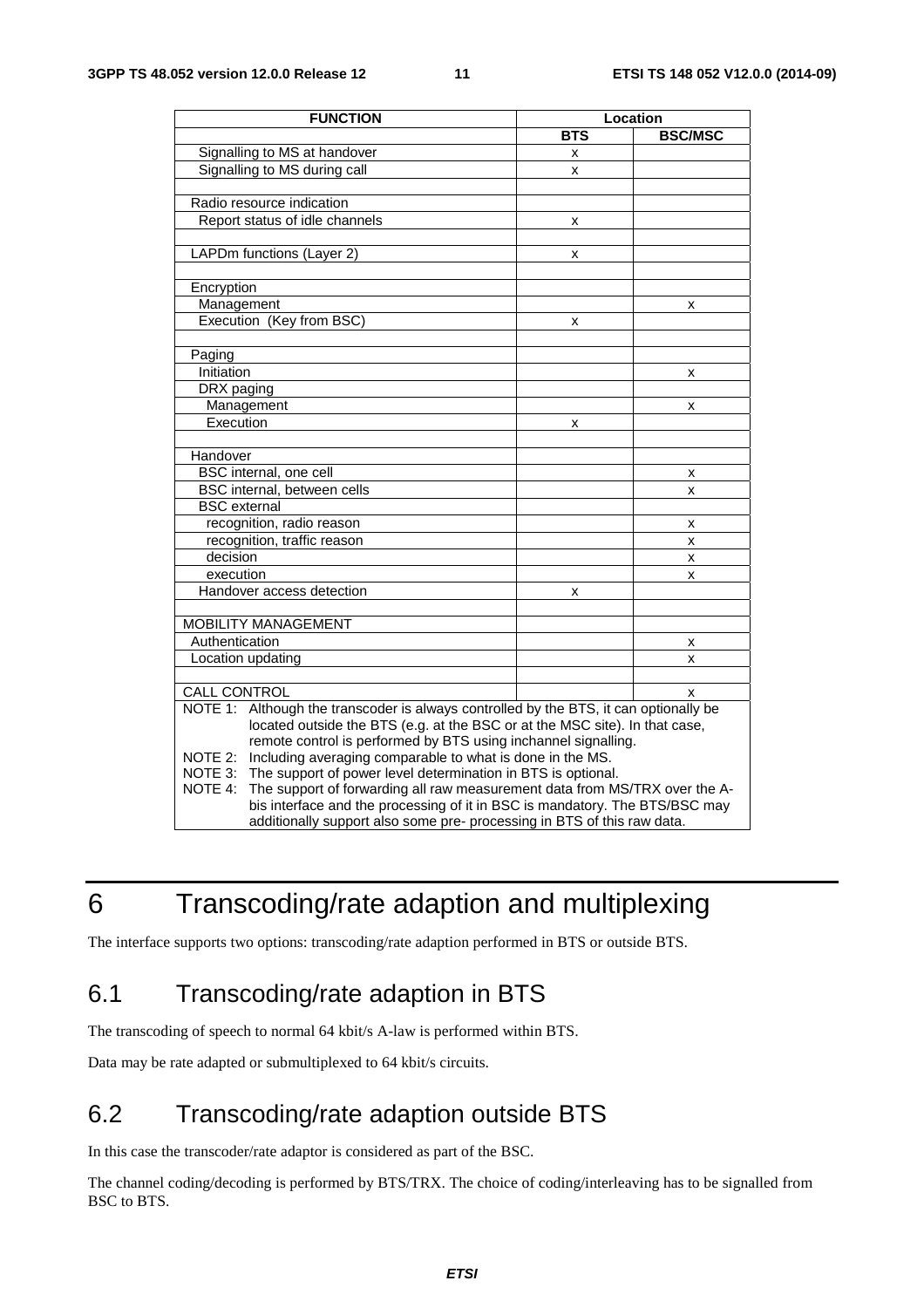The remote speech transcoder has to have knowledge of some radio parameters for an efficient decoding. In addition, the timing of the transcoder has to be aligned with the transmission of the frames over radio such that the frames from BSC arrive synchronized with the transmission over radio (minimizes delay due to remote transcoder). For this control and time alignment of the transcoder, inband signalling is used within a 16 kbit/s or an 8 kbit/s channel carrying speech or data, signalling and synchronisation. This remote control of the transcoder is specified in Technical Specifications 3GPP TS 48.060 (full rate traffic channels, 16 kbit/s submultiplexing only) and 3GPP TS 48.061 (half rate traffic channels, 16 or 8 kbit/s submultiplexing).

For data, rate adaption to subrate 16 or 8 kbit/s is performed within BTS.

For the link BTS-BSC, the following possibilities are foreseen:

- rate adaption of 16 kbit/s or 8 kbit/s speech + control or 16 kbit/s data + control to 64 kbit/s (one radio traffic channel per 64 kbit/s terrestrial channel);
- multiplexing of 16 kbit/s or 8 kbit/s speech + control or 16 kbit/s or 8 kbit/s data + control into one 64 kbit/s channel (up to eight radio traffic channels per 64 kbit/s terrestrial channel).

### 7 Interface structures

#### 7.1 Communication channels

The A-bis interface is considered to have two types of communication channels (see figure 7.1):

- traffic channel (SDC) at 8 kbit/s, 16 kbit/s or 64 kbit/s carrying speech or data of one radio traffic channel (Bm or Lm channel);
- signalling channels (SCH) at 16 kbit/s, 32 kbit/s or 64 kbit/s, carrying signalling information (both BSC-MS and BSC-BTS signalling).



**Figure 7.1: Communication Channel Types** 

### 7.2 Signalling links

The addressing of TRXs and BCF is made using separate TEIs for each TRX and BCF.

Three logical links are defined for each TEI:

- RSL: Radio Signalling Link used for supporting traffic management procedures (MS to network communication). One link per TRX.
- OML: Operations and Maintenance Link used for supporting network management procedures (transferring operations and maintenance messages). One link per TRX and BCF.
- L2ML: Layer 2 Management Link used for transferring layer 2 management messages to TRX or BCF. One link per TRX and BCF.

A logical diagram for the architecture of the signalling links is given in figure 7.2.

Only point to point signalling links are used.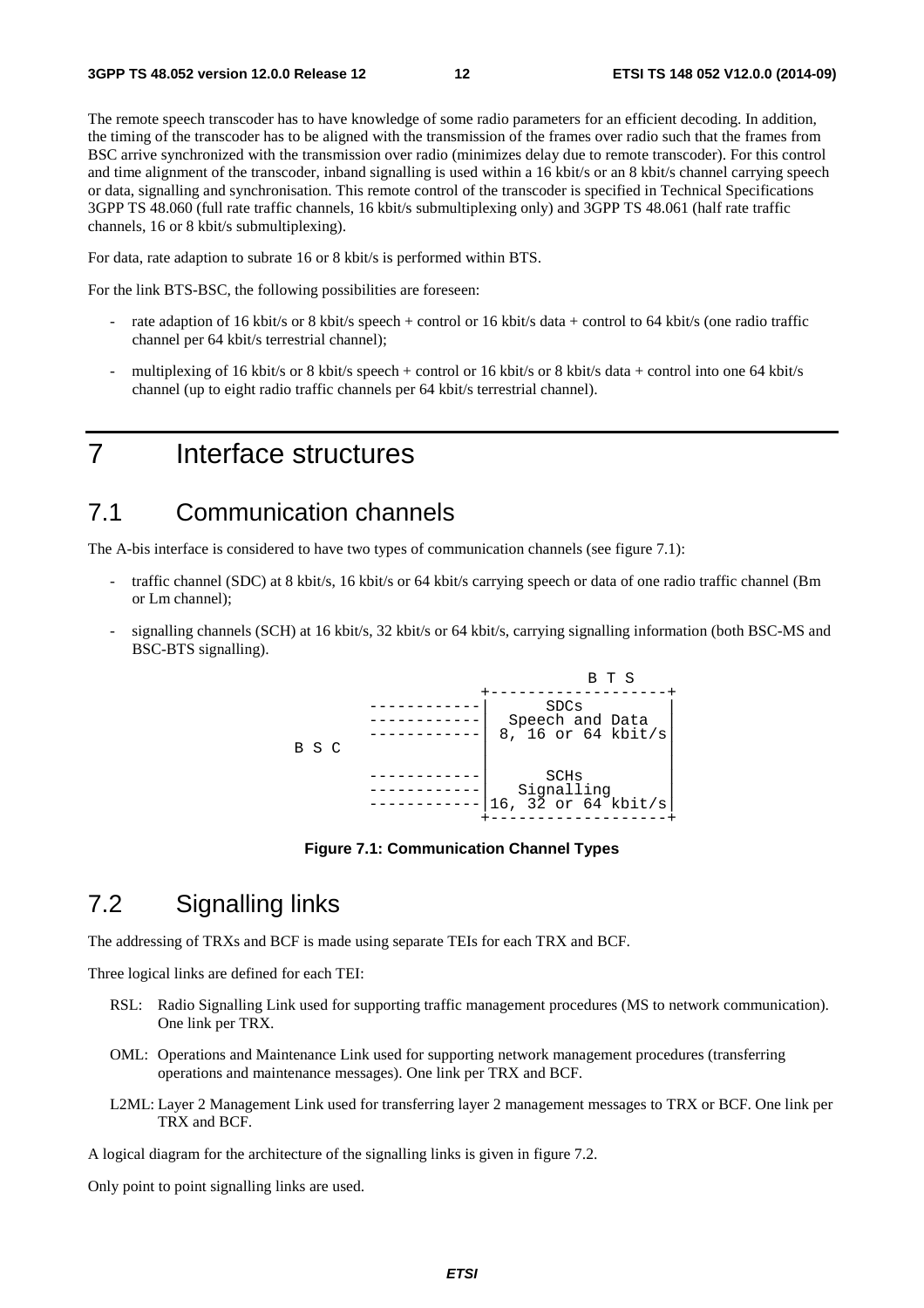SMS messages are also carried on the signalling links.



**Figure 7.2: Logical L2 links of A-bis interface** 

### 7.3 Signalling model

A signalling model for the A-bis interface and its signalling environment can be found in figure 7.3.

CM and MM messages are not interpreted by BSC or BTS. Over the A interface they are tranferred using DTAP (Direct Transfer Application Part) and over the A-bis interface they are transferred as transparent messages.

RR messages are mapped to BSSAP (BSS Application Part) in BSC. In BTS, most of them are handled as transparent messages. However, some of them have to be interpreted by BTS (e.g. random access, start ciphering, paging). The BTSM (BTS Management) entities contain procedures for handling these messages and also other procedures for managing the BTS as defined in Technical Specification 3GPP TS 48.058. In BTS there is a mapping between BTSM and the relevant RR messages over the radio interface (RR').

The Layer 2 protocol over the A-bis interface is based on LAPD. L2 addressing is made to TRX (or BCF) using the TEI of LAPD. Different L2 links are used for traffic management messages (RSL, Radio Signalling Link), network management messages (OML, Operation & Maintenance Link) and L2 management messages (L2ML, Layer 2 Management Link).

A model of Layer 3 for the A-bis interface can be found in figure 7.4.

For traffic management, two types of signalling messages have been defined:

Transparent Messages:Messages which are forwarded by BTS without interpretation or changes.

Non-Transparent Messages:Messages which are sent only between BSC and BTS and which BTS is acting upon or which are the results of BTS actions.

In addition, the messages have been grouped into four main groups: Radio Link Layer Management, Dedicated Channel Management, Common Channel Management and TRX Management messages.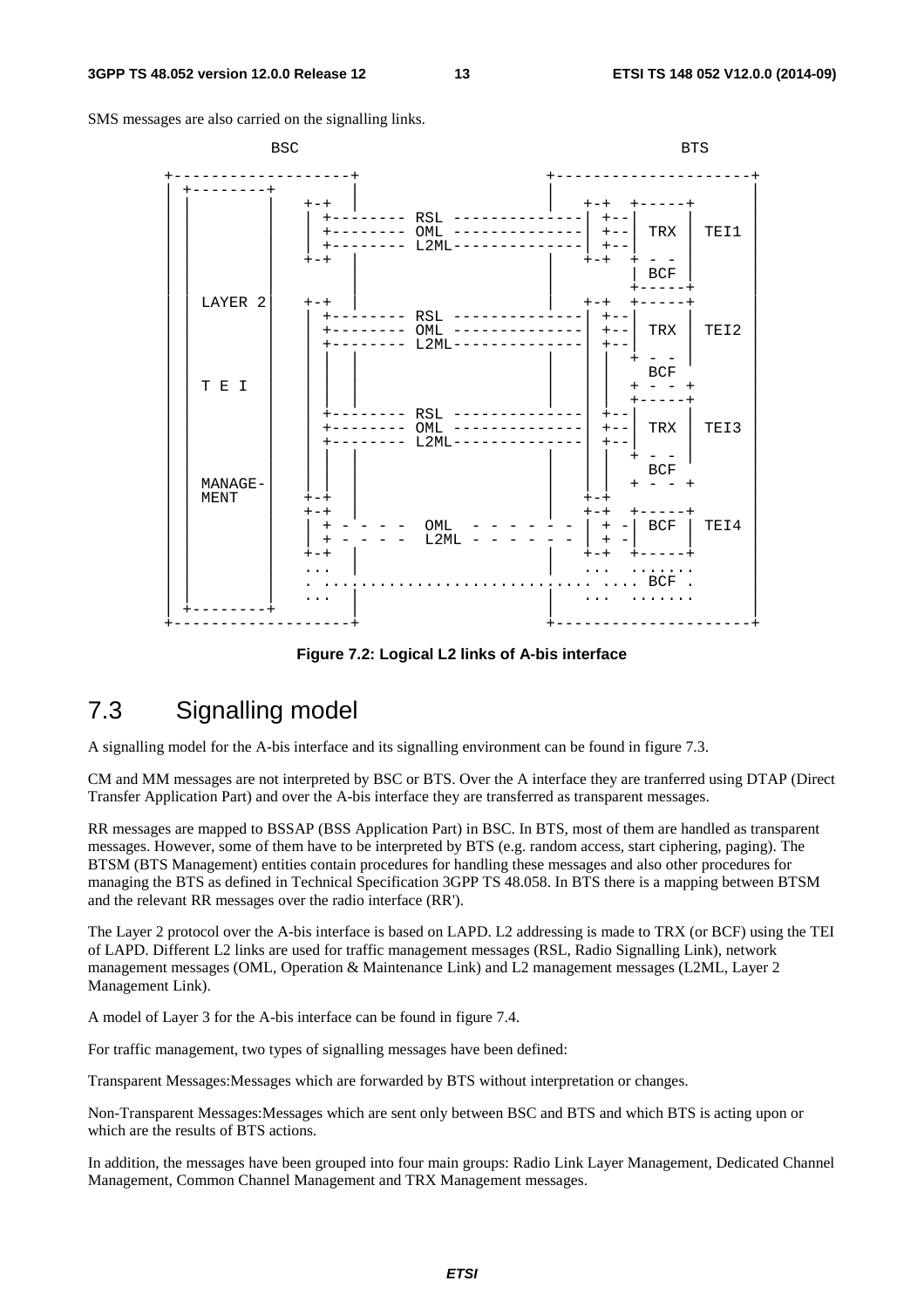Discrimination between these types and groups is based on the Message Discriminator which is sent as the first octet in all messages. Transparent and non-transparent messages are discriminated by a transparancy flag (T-bit) in the Message Discriminator. Transparent messages are merely forwarded to L2 on the radio interface.

In order to address the relevant radio channel, a Channel Number element is included to support the distribution of messages to relevant physical channels on the TRX. A Link Identifier element supports the distribution on logical links/channels on the radio interface (compare the DLCI element of the A interface, 3GPP TS 48.006).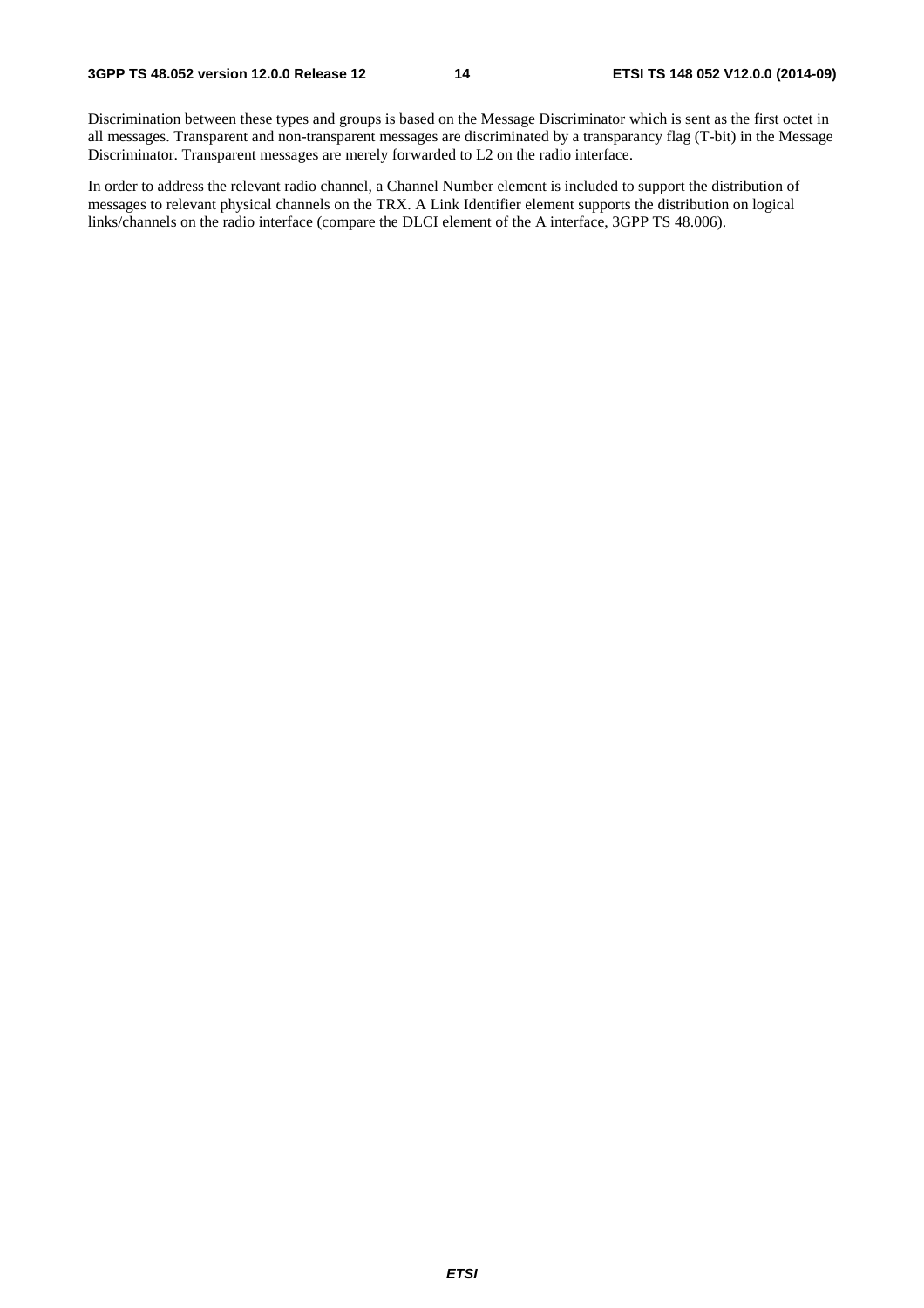

**Figure 7.3: Signalling model for the A-bis interface and its signalling environment**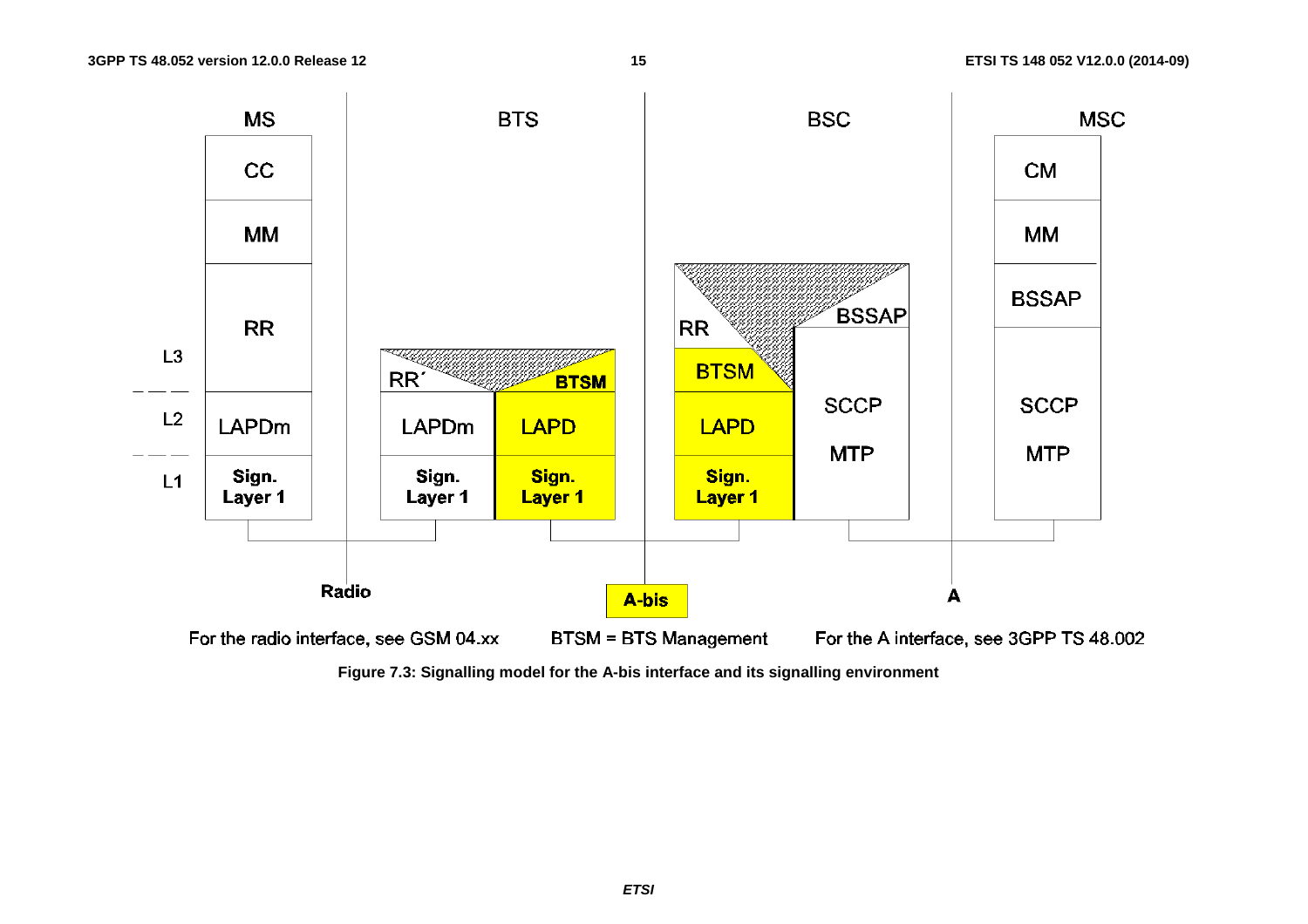

**Figure 7.4: L3 model**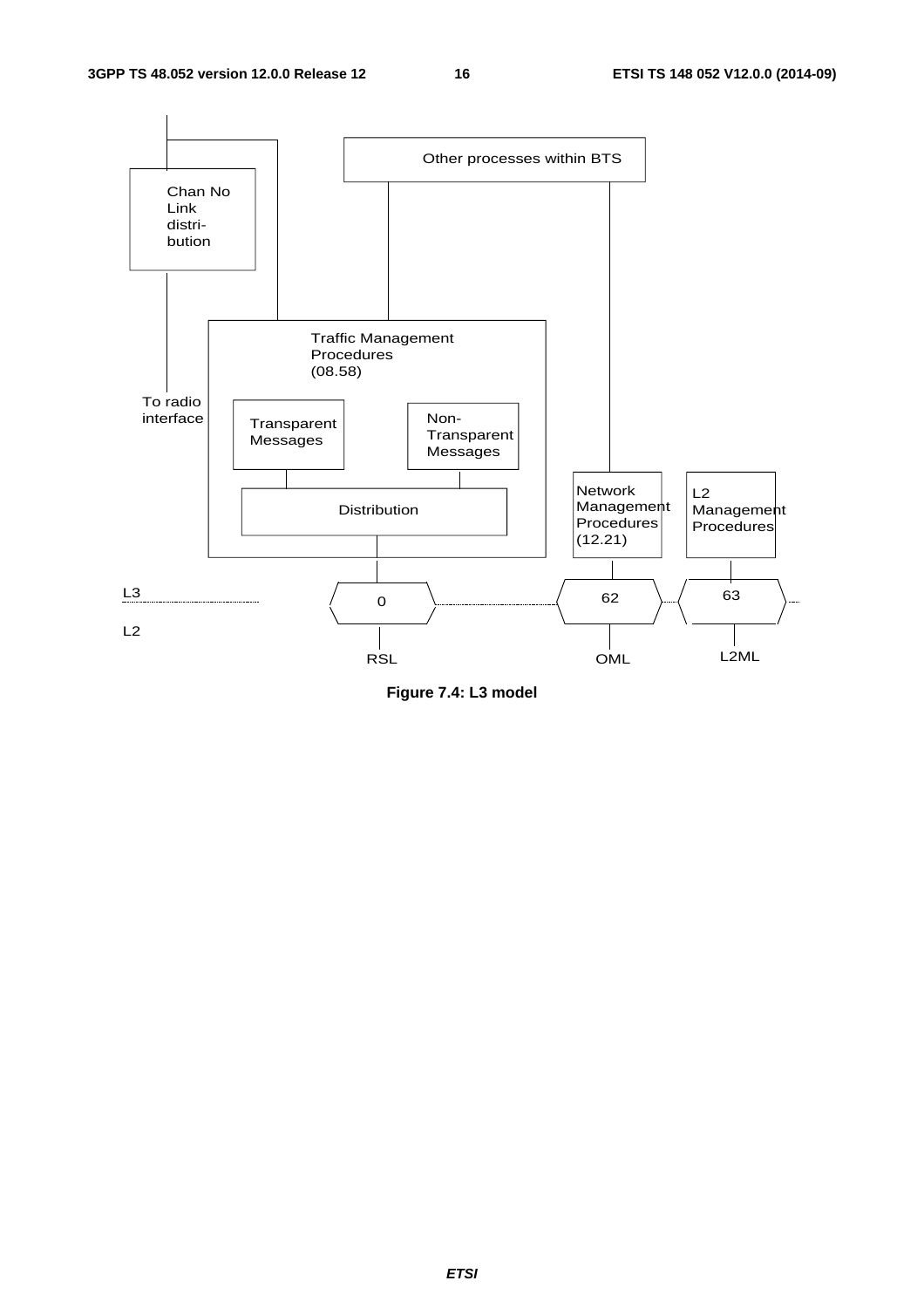### Annex A (informative): Change History

| TSG #          | TSG D<br>DOC. | CR I | <b>Rev</b> | <b>Subiect/Comment</b>                                  | <b>New</b> |
|----------------|---------------|------|------------|---------------------------------------------------------|------------|
| September 2014 |               |      |            | $Rel-12$<br>version created based on v11.0.0 $^{\circ}$ | $12.0\nu$  |